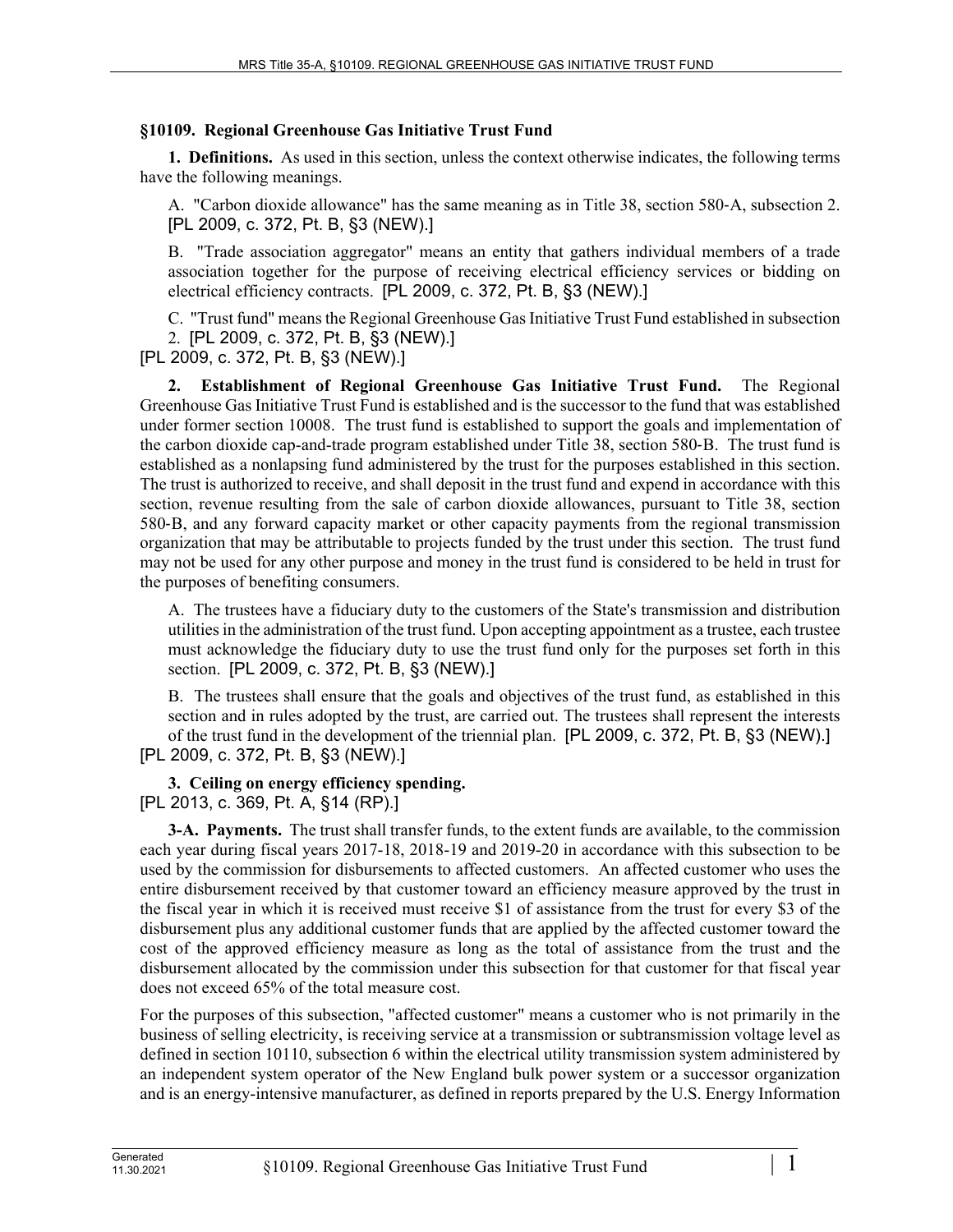Administration. The commission may also determine that a manufacturer not defined as an energyintensive manufacturer in reports prepared by the U.S. Energy Information Administration is an affected customer if that manufacturer meets the other requirements of the definition under this subsection.

A. The commission shall direct funds to be disbursed quarterly during fiscal years 2017-18, 2018- 19 and 2019-20 for the benefit of affected customers in proportion to their retail purchase of electricity as measured in kilowatt-hours for the prior calendar year. The total amount to be disbursed from the fund, to the extent those funds are available, must be \$2,500,000 in fiscal year 2017-18, \$2,500,000 in fiscal year 2018-19 and \$1,000,000 in fiscal year 2019-20. [PL 2017, c. 282, §1 (AMD).]

B. During fiscal years 2017-18, 2018-19 and 2019-20, an affected customer who receives a disbursement under this subsection is not eligible to receive financial or other assistance from the trust fund established in this section except as allowed under this subsection. This ineligibility does not apply to any trust program opportunity notices issued before July 1, 2016 or to any affected customer that elects in writing to the commission prior to October 1, 2017 to not receive a disbursement under this subsection for the full period of fiscal years 2017-18 to 2019-20. The commission shall reduce the total amount to be disbursed under paragraph A as necessary to reflect the share of load represented by affected customers electing to opt out. [PL 2017, c. 282, §1 (AMD).]

C. The commission shall include in its annual report pursuant to section 120, subsection 7 to the joint standing committee of the Legislature having jurisdiction over public utilities matters a description of the commission's activities in carrying out the requirements of this subsection, a list of affected customers receiving disbursements, a list of those who elected to use the disbursements toward efficiency measures and the results of the activities under this subsection. [PL 2015, c. 498, §1 (NEW).]

## [PL 2017, c. 282, §1 (AMD).]

**4. Expenditures; projects.** Except for transfers required under subsection 3‑A and other costs authorized in accordance with this chapter, funds in the trust fund must be expended in accordance with this subsection.

A. Trust funds must be allocated for measures, investments, loans, technical assistance and arrangements that reduce electricity consumption, increase energy efficiency or reduce greenhouse gas emissions and lower energy costs at commercial or industrial facilities and for investment in measures that lower residential heating energy demand and reduce greenhouse gas emissions. The measures that lower residential heating demand must be fuel-neutral and may include, but are not limited to, energy efficiency improvements to residential buildings, energy storage systems and upgrades to efficient heating systems that will reduce residential energy costs and greenhouse gas emissions, as determined by the board. The trust shall ensure that measures to reduce the cost of residential heating are available for low-income households as defined by the trust. When promoting electricity cost and consumption reduction, the trust may consider measures at commercial and industrial facilities that also lower peak capacity demand, including energy storage systems. Subject to the apportionment pursuant to this subsection, the trust shall fund conservation programs that give priority to measures with the highest benefit-to-cost ratio, as long as costeffective collateral efficiency opportunities are not lost, and that:

(1) Reliably reduce greenhouse gas production and heating energy costs by fossil fuel combustion in the State at the lowest cost in funds from the trust fund per unit of emissions; or

(2) Reliably increase the efficiency with which energy in the State is consumed at the lowest cost in funds from the trust fund per unit of energy saved. [PL 2021, c. 298, §3 (AMD).]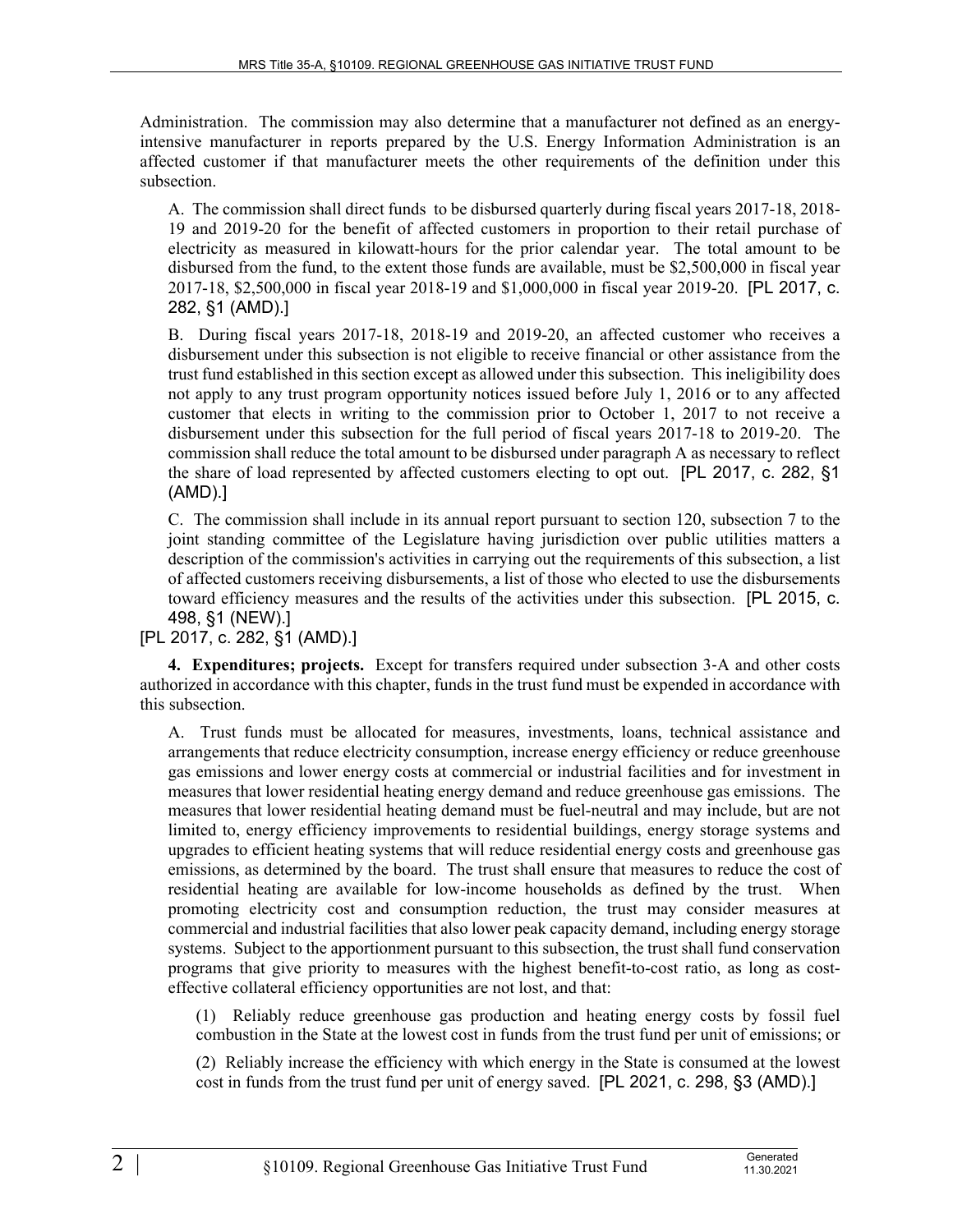B. Expenditures from the trust fund relating to conservation of electricity and mitigation or reduction of greenhouse gases must be made predominantly on the basis of a competitive bid process for long-term contracts, subject to rules adopted by the board under section 10105. Rules adopted by the board to implement the competitive bid process under this paragraph may not include an avoided cost methodology for compensating successful bidders. Bidders may propose contracts designed to produce greenhouse gas savings or electricity conservation savings, or both, on a unit cost basis. Contracts must be commercially reasonable and may require liquidated damages to ensure performance. Contracts must provide sufficient certainty of payment to enable commercial financing of the conservation measure purchased and its installation. [PL 2009, c. 372, Pt. B, §3 (NEW).]

C. The board may target bid competitions in areas or to participants as they consider necessary, as long as the requirements of paragraph A are satisfied. [PL 2009, c. 372, Pt. B, §3 (NEW).]

D. Community-based renewable energy projects, as defined in section 3602, subsection 1, may apply for funding from the trust to the extent they are eligible under paragraph A. [PL 2013, c. 369, Pt. A, §16 (AMD).]

E. The size of a project funded by the trust fund is not limited as long as funds are awarded to maximize energy efficiency and support greenhouse gas reductions and to fully implement the triennial plan. [PL 2009, c. 372, Pt. B, §3 (NEW).]

F. No more than \$800,000 of trust fund receipts in any one year may be used for the costs of administering the trust fund pursuant to this section. The limit on administrative costs established in this paragraph does not apply to the following costs that may be funded by the trust fund:

(1) Costs of the Department of Environmental Protection for participating in the regional organization as defined in Title 38, section 580‑A, subsection 20 and for administering the allowance auction under Title 38, chapter 3‑B; and

(2) Costs of the Attorney General for activities pertaining to the tracking and monitoring of allowance trading activity and managing and evaluating the trust's funding of conservation programs. [PL 2009, c. 372, Pt. B, §3 (NEW).]

G. In order to minimize administrative costs and maximize program participation and effectiveness, the trustees shall, to the greatest extent feasible, coordinate the delivery of and make complementary the energy efficiency programs under this section and other programs under this chapter. [PL 2009, c. 372, Pt. B, §3 (NEW).]

H. The trust shall consider delivery of efficiency programs by means of contracts with service providers that participate in competitive bid processes for reducing energy consumption within individual market segments or for particular end uses. [PL 2009, c. 372, Pt. B, §3 (NEW).]

I. A trade association aggregator is eligible to participate in competitive bid processes under this subsection. [PL 2009, c. 372, Pt. B, §3 (NEW).]

J. Trust fund receipts must, upon request by the Department of Environmental Protection, fund research approved by the Department of Environmental Protection in an amount of up to \$100,000 per year to develop new categories for carbon dioxide emissions offset projects, as defined in Title 38, section 580‑A, subsection 6, that are located in the State. Expenditures on research pursuant to this paragraph are not considered administrative costs under paragraph F, subparagraph (1). [PL 2013, c. 369, Pt. A, §17 (AMD).]

[PL 2021, c. 298, §3 (AMD).]

**5. Effective date.** This section takes effect July 1, 2010. [PL 2009, c. 372, Pt. B, §3 (NEW).] SECTION HISTORY